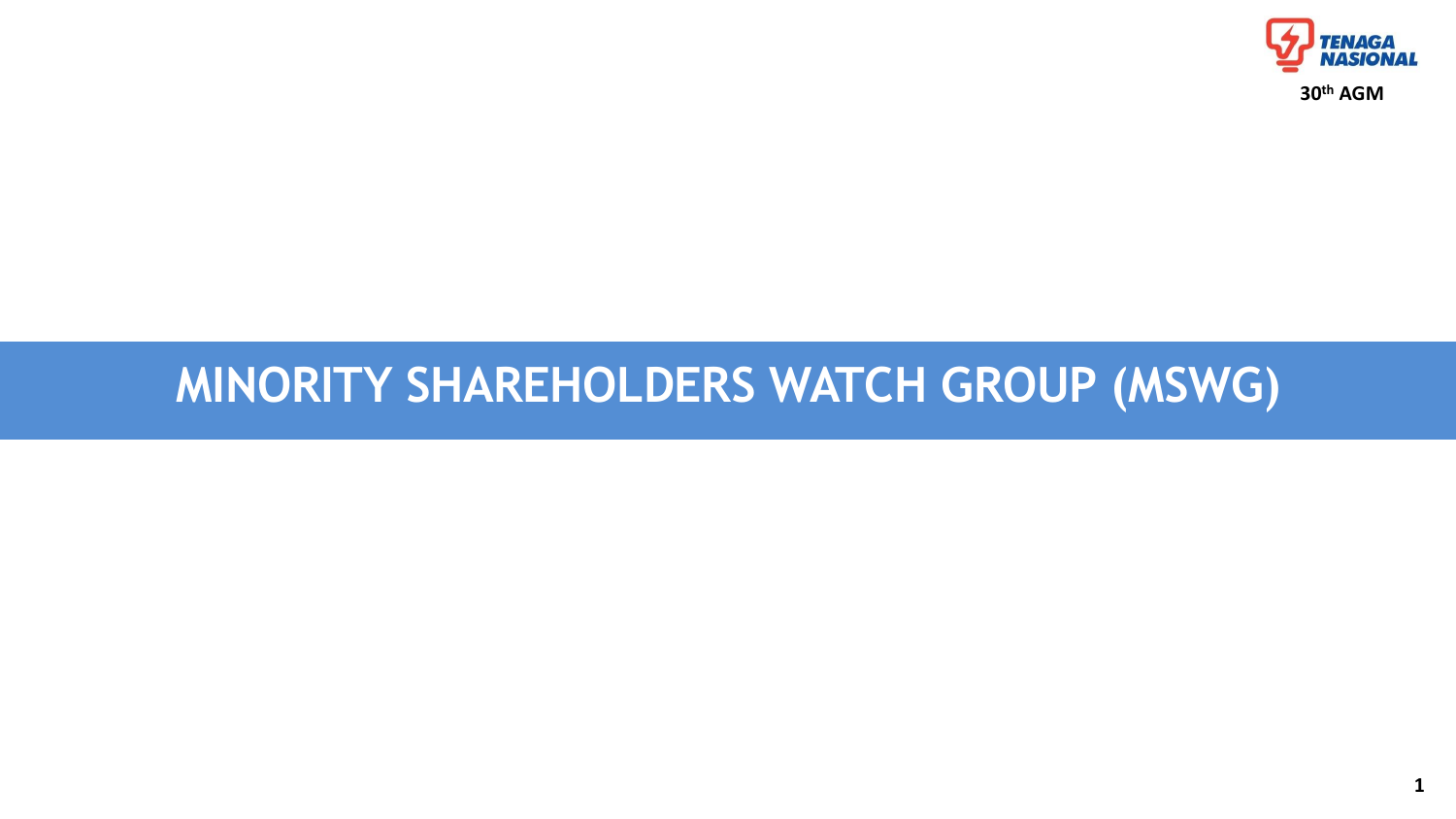# **Strategic & Financial Matters – Generation (1/2) MSWG**



1) TNB recorded a lower Equivalent Availability Factor (EAF) of 83.35% in FY19 for generating capacity in Peninsular Malaysia, against 89.92% in FY18. The EAF recorded is also the lowest since FY14 (excluding financial period ended 31 December 2017) with EAF of 85.5% recorded. In addition, TNB's Equivalent Unplanned Outage Factor (EUOF) also spiked to 6.63% from 3.24% in FY18, suggesting a lower reliability recorded in TNB's stations during the year. The lower EAF and EUOF in the year were mainly due to prolonged forced outage in TNB Janamanjung Sdn Bhd Unit 2 (120 days in FY19 versus 5 days in FY18) and Kapar Energy Ventures Unit (KEV) 6 (151 days in FY19 versus 52 days in FY18) due to **technical faults.** *(Sources: Annual Reports, Presentation to Analysts)*

- **a) What are the findings from the Root Cause Analysis conducted on the two plants due to the outages?**
- **b) What measures should TNB take to further strengthen asset reliability and to prevent such occurrence in the future?**
- **c) What are the lessons the management can draw from the outages?**

#### **1) KEV Unit 6**

- The outage of the KEV Unit 6 was due to the turbine failure which was caused by Stress Corrosion Cracking at the Turbine Blade Root.
- Temporary work carried out for the unit were:
	- Damaged blade L-zero (last stage of the blade) for Low Pressure Turbine A (LPA) was replaced with new blade.
	- Damaged blade L-zero (last stage of the blade) for Low Pressure Turbine B (LPB) was removed and replaced with pressure plate.
- The permanent repair:
	- New fully bladed rotor for both LPA and LPB is plan to be replaced in Aug 2021 during the next planned outage.
- KEV Unit 6 is currently running in good condition with turbine bearing vibration below 100micron (alarm 175micron).
- Lesson learnt from the incident:
	- **2** The blade assessment shall be thoroughly inspected during each overhaul with additional input from historical operating data over the life cycle to provide an accurate analysisin predicting the life span of the component to avoid premature failure.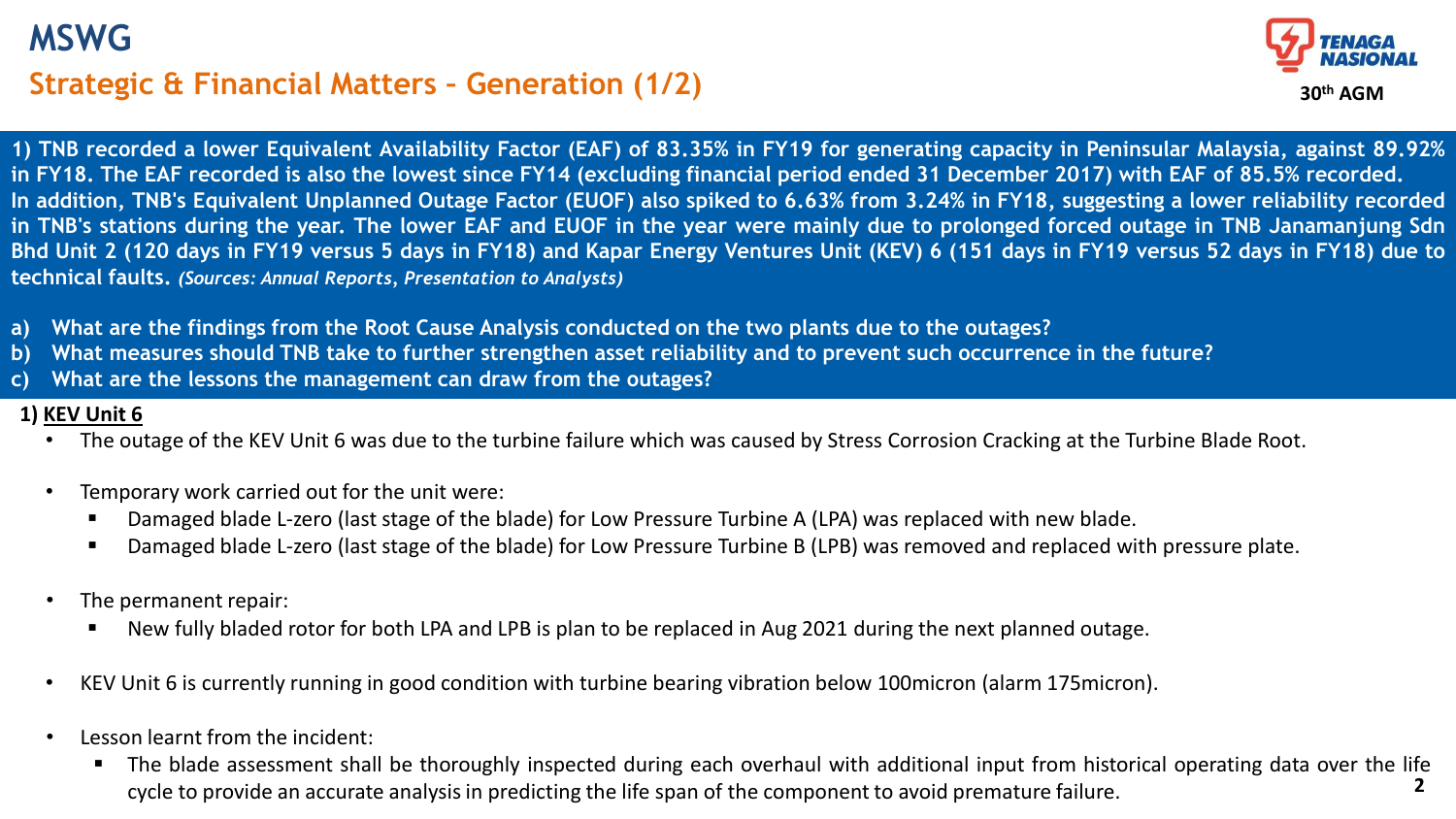# **Strategic & Financial Matters – Generation (2/2) MSWG**



- **a) What are the findings from the Root Cause Analysis conducted on the two plants due to the outages?**
- **b) What measures should TNB take to further strengthen asset reliability and to prevent such occurrence in the future?**
- **c) What are the lessons the management can draw from the outages?**

## **2) Janamanjung Unit 2**

- The prolonged outage of TNB Janamanjung Sdn. Bhd. Unit 2 was due to the Steam Turbine high vibration during commissioning after the overhaul of the unit.
- The root cause of the vibration was due to loss of mass during the rotor blast cleaning work. Due to its design, the balancing work cannot be carried out online, meaning the turbine has to be disassembled and sent to the factory for correction. The affected rotor was sent to factory for balancing.
- The unit was fixed with a new rotor, the time taken was longer than normal due to some adjustment and testing. Station has instituted improvement on work process for the future overhaul of the turbine to address on the rotor balancing.
- As a backup, a set of balanced rotor is kept at site for quick replacement if the need arise.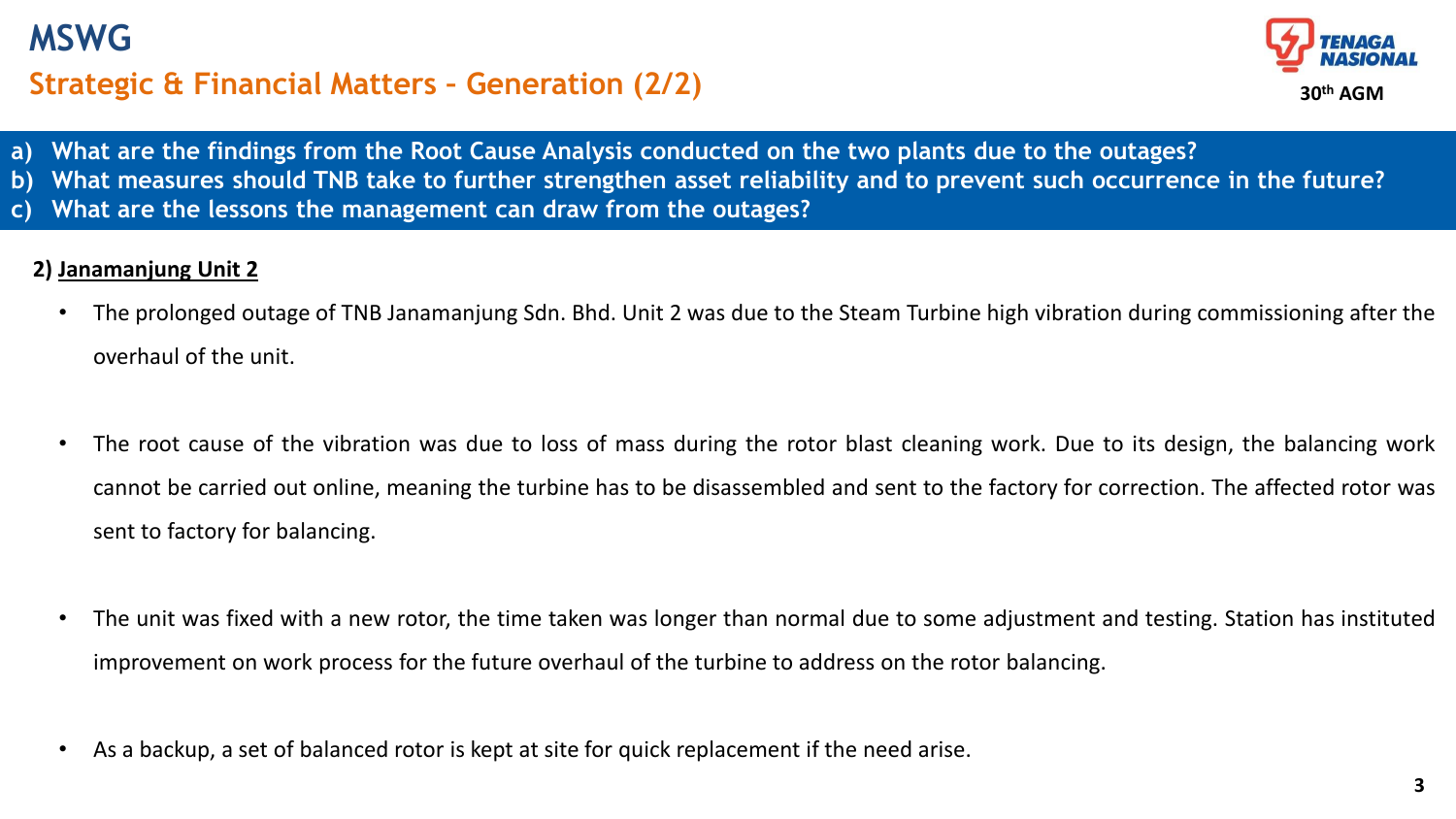## **MSWG**

## **Strategic & Financial Matters - Retail**



2) Sales of electricity to industrial customers dropped 7.5% y-o-y to 10,509 Gwh in 1QFY20 due to the implementation of Movement Control Order (MCO) at the end of March 2020. Meanwhile, sale of electricity to commercial customers rose 34.9% **y-o-y to 9,758.6 Gwh in 1QFY20.**

a) With resumption of most of the business activities under Recovery Movement Control Order (RMCO) beginning from 10 June 2020, has the sale to industrial customers return to normalcy after the demand shock due to MCO?

- Please take note that the sales of electricity to commercial customers for 1QFY2020 did not rose by 34.9% y-o-y. Instead, the sales for commercial customers dropped by 0.1% y-o-y. The 34.9% quoted in page 12 of 1QFY2020 Analyst Briefing slide was referring to the sales composition of commercial sector in 1QFY2020.
- We observed a jump in the peak demand from around 13,000MW throughout the MCO period to around 16,000MW as the Conditional Movement Order Control (CMCO) was announced.
- The electricity sales from industrial customers began to recover at a faster rate during the CMCO after businesses are gradually allowed to operate. Moving forward, we expect more improvement in term of electricity consumption from the industrial sector.
- However, we will continue to monitor the situation on a regular basis and we should have a better picture by 2HFY2020.



#### **DEMAND/UNIT GENERATED (GWh) INDUSTRIAL SALES (GWh)**



Sales for June 2020  $(1^{st}$  -23rd) may not yet reflect the improved demand in May because of the incomplete billing cycle.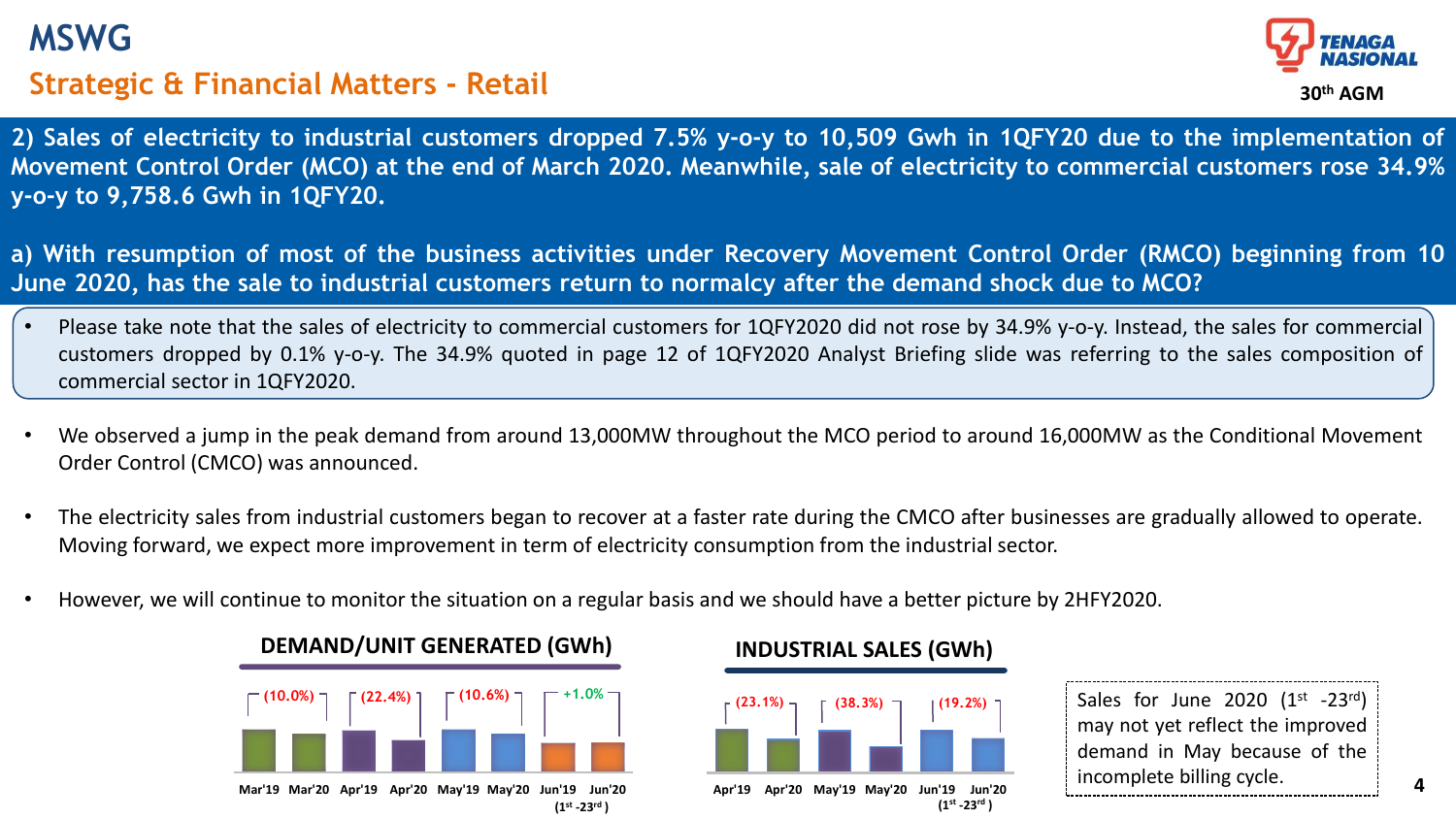# **Strategic & Financial Matters - Retail MSWG**



**b) Notwithstanding the increase in electricity sales to commercial customers in1QFY20, is there a decline in electricity demand from commercial customers in April and May 2020 due to MCO and Extended MCO?**

- Similar to what has mentioned in the previous question, the sales of electricity to commercial customers for 1QFY2020 actually fell by 0.1% y-o-y.
- Overall sales of electricity for Peninsular Malaysia contracted by 1.9% in 1QFY2020 as compared to the same period last year.
- Due to the Covid-19 pandemic and implementation of MCO, overall electricity demand Y-o-Y for April 2020 and May 2020 fell by 22.4% and 10.6%, respectively.
- This situation has translated into a lower sales in commercial sector Y-o-Y in April 2020, May 2020 and June 2020 by 11.5%, 30.4% and 36.0%, respectively.

# **Mar'19 Mar'20 Apr'19 Apr'20 May'19 May'20 Jun'19 Jun'20 (10.0%) (22.4%) (10.6%) +1.0% (1st -23rd )**

**DEMAND/UNIT GENERATED (GWh)**

### **COMMERCIAL SALES (GWh)**



**Apr'19 Apr'20 May'19 May'20 Jun'19 Jun'20 (1st -23rd )**

Sales for June 2020  $(1^{st}$  -23rd) may not yet reflect the improved demand in May because of the incomplete billing cycle.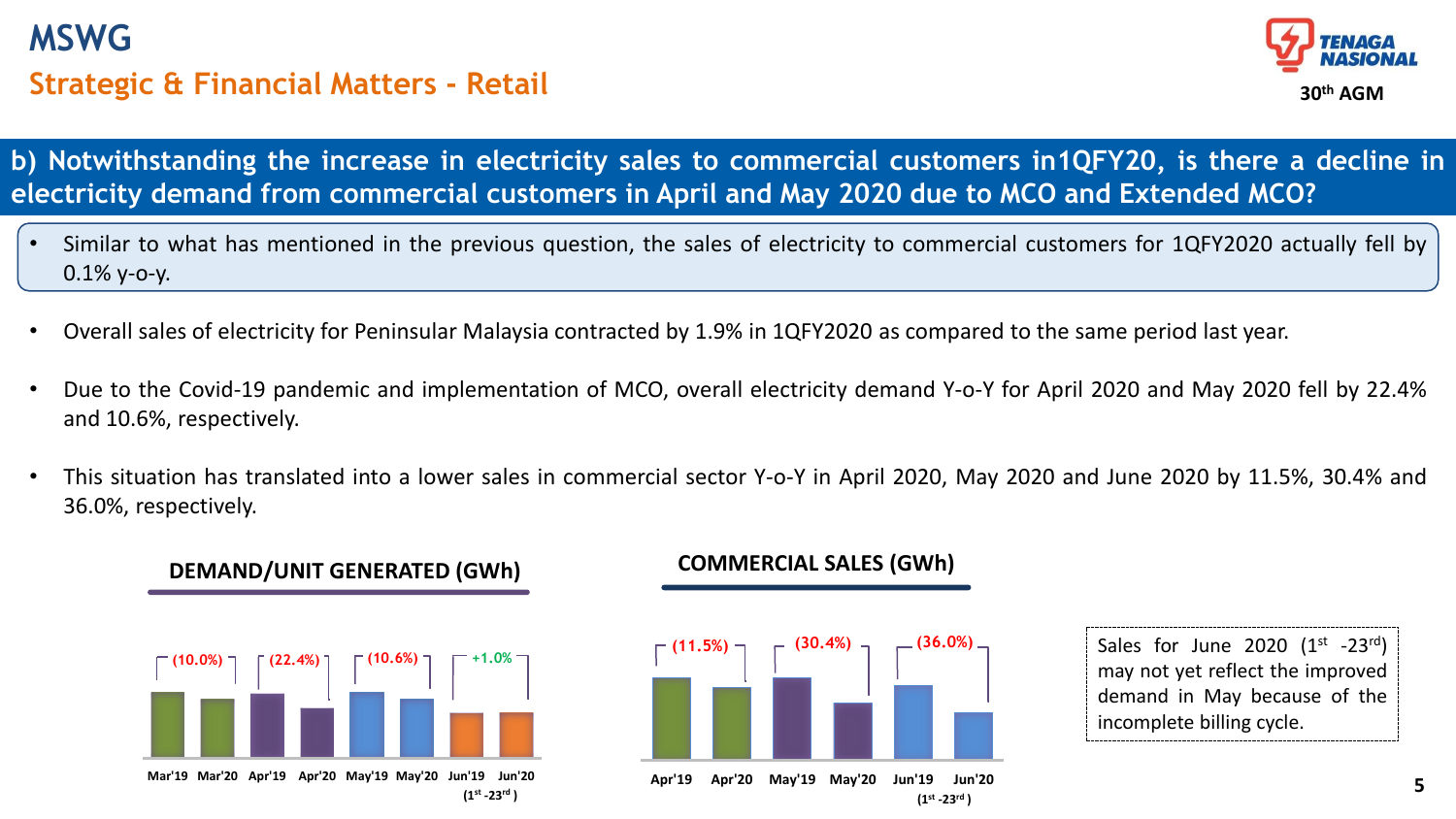# **Strategic & Financial Matters - Retail MSWG**



## c) Given that commercial and industrial customers are the two largest revenue contributors to TNB, how will **the demand sales to these two segments affect TNB's FY20 performance?**

Our domestic electricity business is governed by a regulatory framework called the Incentive Based Regulation (IBR). Our regulated entities are divided into 2 segments which are Revenue Cap and Price Cap.

#### **Revenue cap entities (Single Buyer Operation, Grid System Operator, Transmission & Distribution Network)**

- Earnings of our regulated revenue cap entities are guaranteed at demand growth of 1.8% 2.0% as stipulated by the IBR guidelines in RP2, thus will be neutral from volatility of the electricity demand.
- If demand falls short i.e. below 2%, TNB's revenue cap entities will be regularized on a 6 monthly basis through the computation of the Other Regulatory Adjustment which also coincides with the timing of ICPT announcement.

#### **Price cap entity (retail/customer service business)**

- Price cap entity earnings is expose to the volatility of the electricity demand, in terms of the shortfall in KWh. Considering the price cap entity only account for 1.04 sen/kwh (or 2.6%) out of the total base tariff of 39.45 sen/kwh, the impact to TNB's Regulated Business is expected to be minimal. Furthermore, the price cap entity is able to recover if the ASP falls below the base tariff.
- For 1QFY'20, the allowance for doubtful debt is RM99.1 mil. We expect continued challenges on our collection based on the prolonged impact of COVID-19 pandemic where majority of the commercial and industrial (non-essentials) are not allowed to operate during the MCO.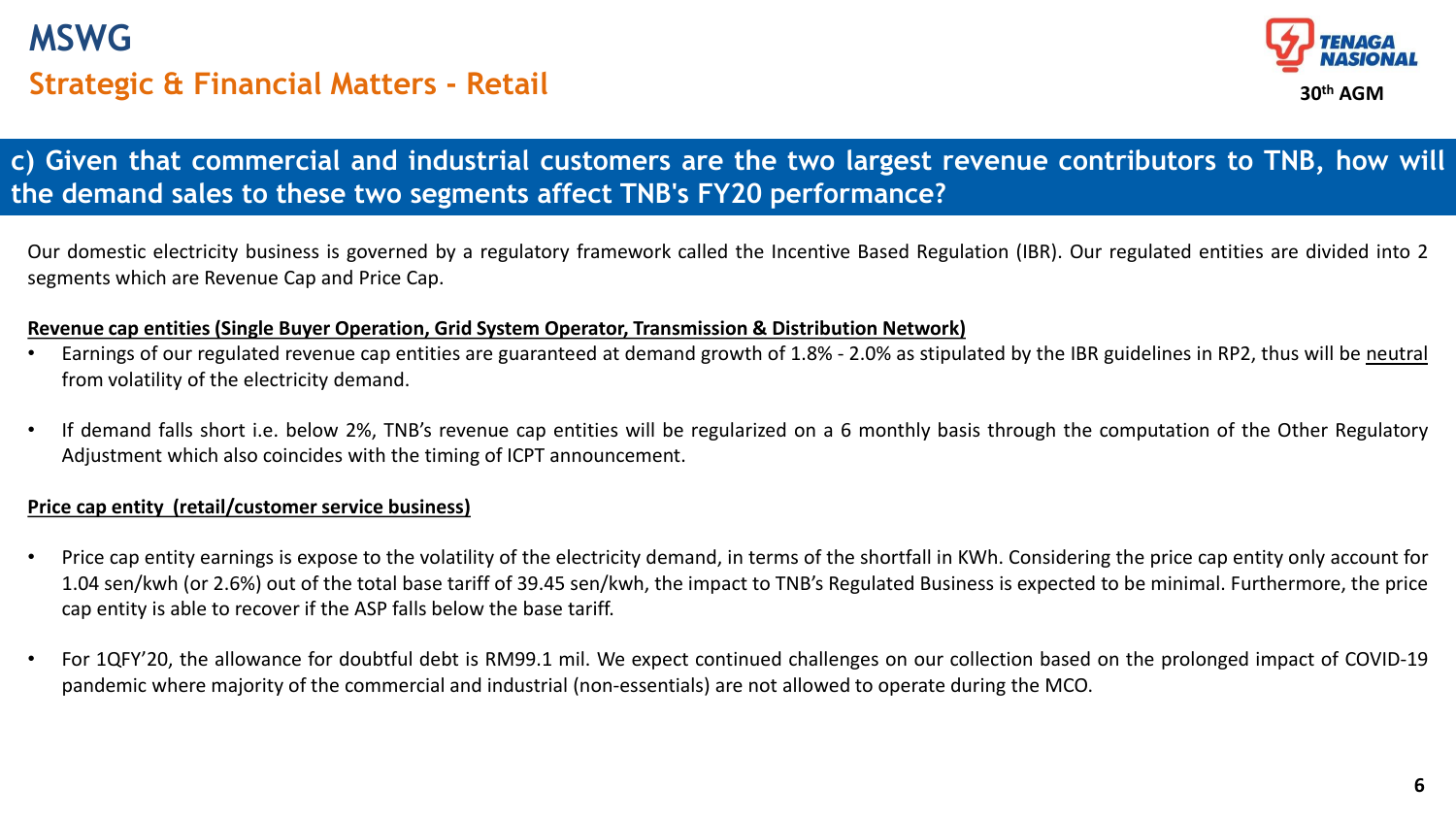

## **Strategic & Financial Matters - RP3 (2021-2023)**



3) TNB has completed the RP3 (2021-2023) proposal and have submitted it to the Government for its consideration (page 23, **IAR2019).**

**Answer:** a) What are the key suggestions or improvement areas that TNB has put forth for Government's consideration?

Our key suggestions and improvement include:

- 1) Strengthening the bi-directional flow of our distribution network to support increased connection of Renewable Energy (RE) devices to meet the government's 20% RE target.
- **2) Broadening of AMI installation** to enable opening of the upcoming retail market while implementing new systems within Single Buyer business and Retail business to facilitate changes to the market.
- 3) Proposing a new revenue model consistent with 'best practice' retail regulatory revenue determination methods in the RP3 Guidelines.

### **b) Why are such proposed suggestions critical for TNB's performance during the regulatory period?**

**Answer:**

- The suggestions are critical to ensure TNB continues to **provide a safe, efficient, secure and sustainable electricity supply to our valued customers.**
- **7** • These include developing a **more advanced and efficient electricity system, improving the services offered to the customers** and also **helping in realising the Government's vision for the energy sector** in Malaysia.